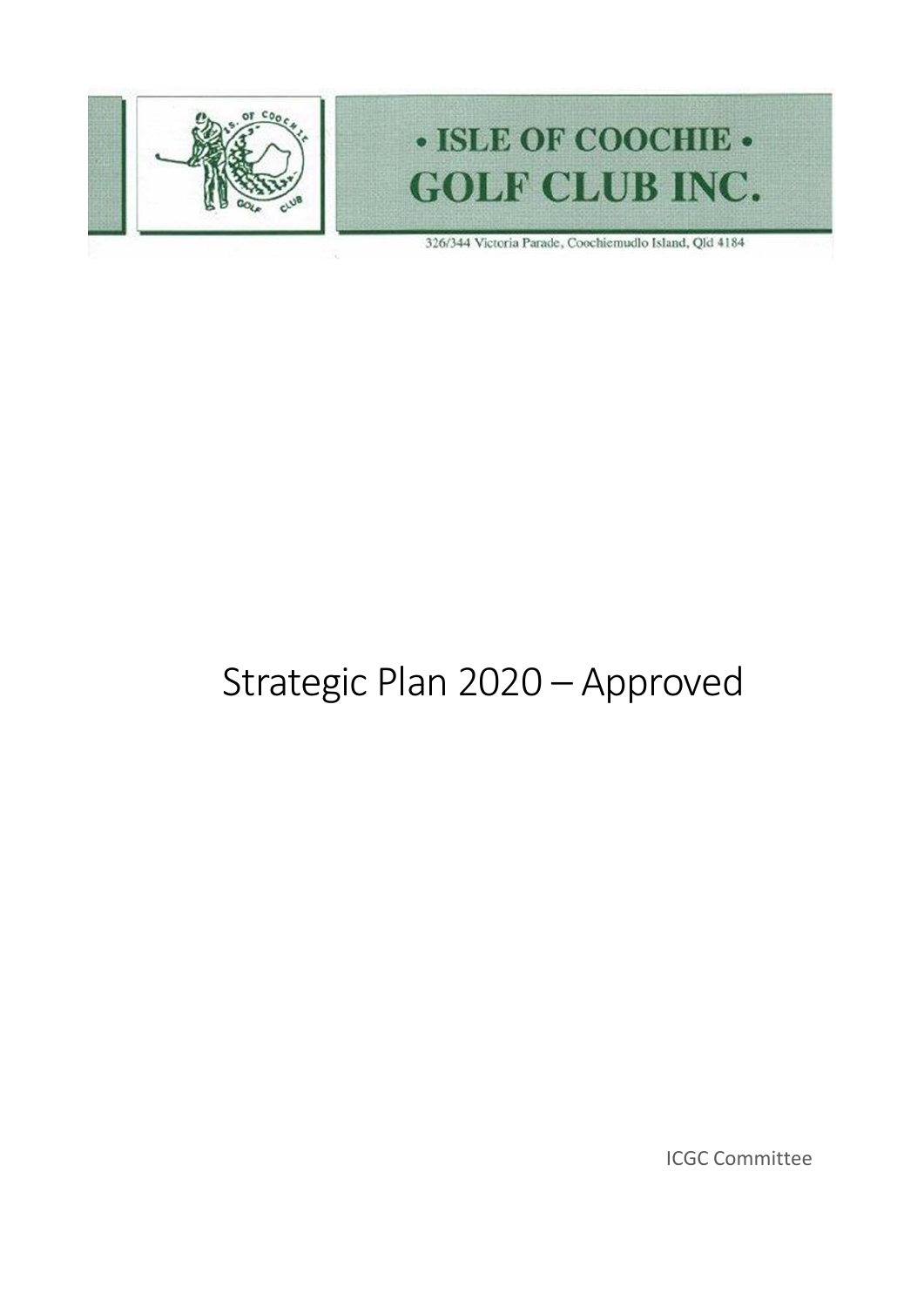

# · ISLE OF COOCHIE · **GOLF CLUB INC.**

326/344 Victoria Parade, Coochiemudlo Island, Qld 4184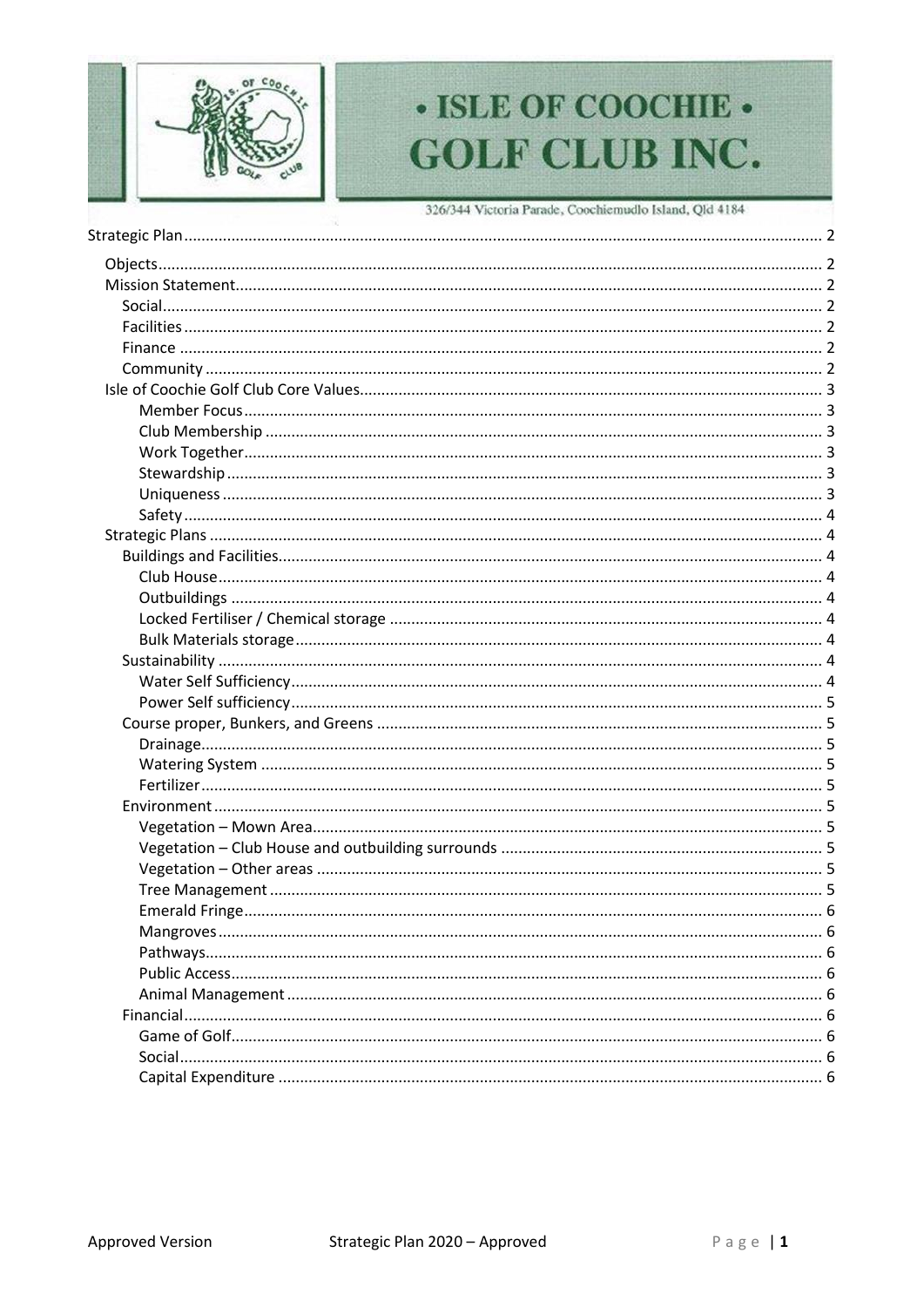

# · ISLE OF COOCHIE · **GOLF CLUB INC.**

326/344 Victoria Parade, Coochiemudlo Island, Qld 4184

# <span id="page-2-0"></span>Strategic Plan

### <span id="page-2-1"></span>Objects

The objects for which the Association is established are: -

- (a) To make and maintain provision to enable its members, guests, and other approved persons to play golf.
- (b) To promote golf.
- (c) To provide food, refreshments, accommodation, and all things incidental to the playing of golf for the members, guests, and other approved persons

#### <span id="page-2-2"></span>Mission Statement

To maintain a friendly, open, relaxed, social, safe, and welcoming club that is sensitive to the needs of all members, the community, and the environment.

To facilitate the above statement, we have included four categories which will intermesh harmoniously and will not be mutually exclusive.

#### <span id="page-2-3"></span>Social

Remain a friendly, open, relaxed, safe, and socially welcoming Club.

Involve the membership in the running of the Club.

Involve the community in the Club activities and, in turn, to involve the Club in community activities.

Maintain full equity for Club members.

Maintain harmonious relationships with Government and non-Government organisations.

Ensure that members and their guests behave in an appropriate manner.

#### <span id="page-2-4"></span>Facilities

Maintain and improve the course facilities in accordance with acceptable environmental standards.

Ensure a safe playing and social environment for all members and visitors.

Maintain and improve social facilities appropriate for the ongoing Club activities.

#### <span id="page-2-5"></span>Finance

Remain financially secure through good financial management practices.

#### <span id="page-2-6"></span>Community

Increase the awareness of the Club and the Club activities to the wider community.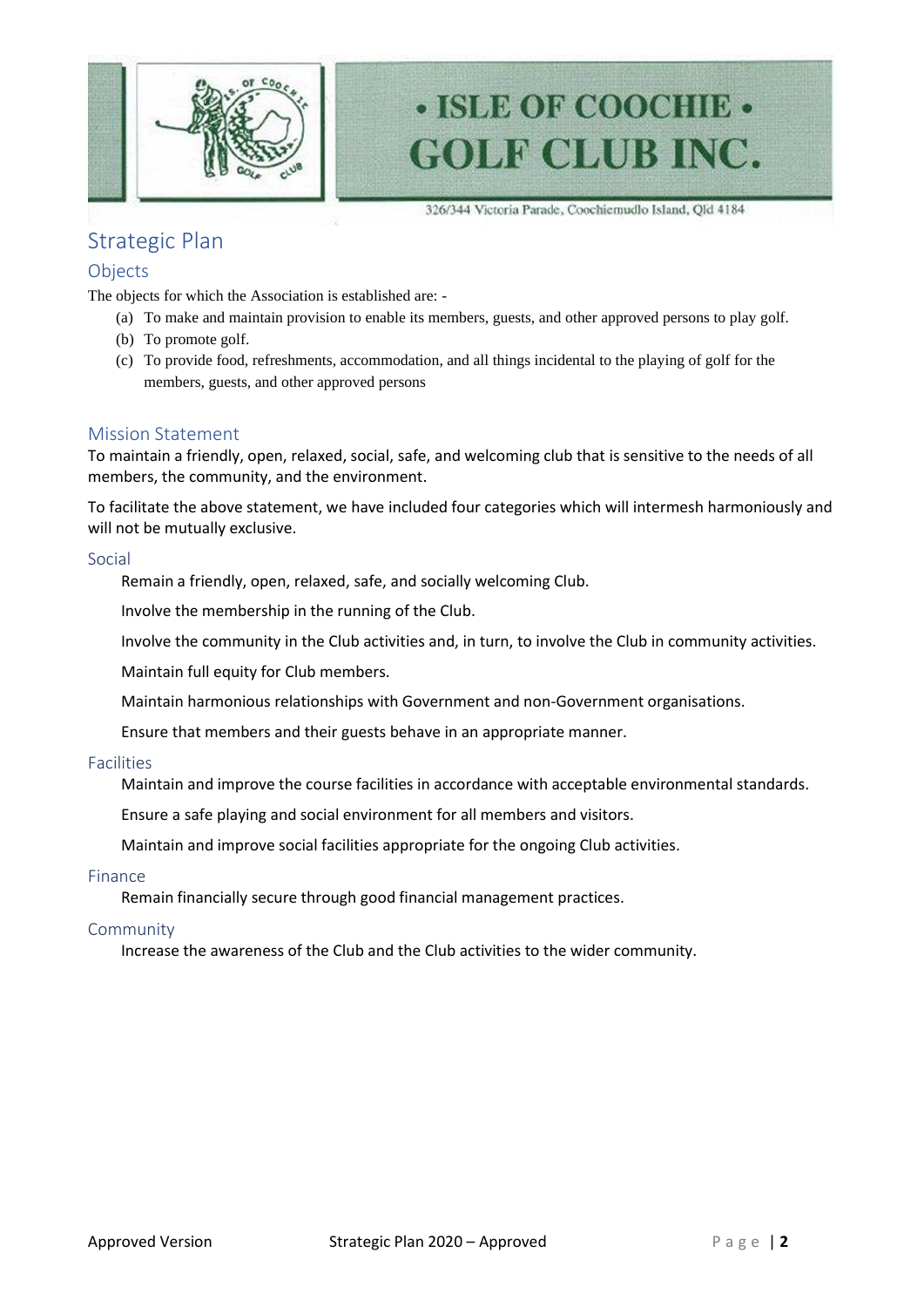

# • ISLE OF COOCHIE • **GOLF CLUB INC.**

326/344 Victoria Parade, Coochiemudlo Island, Qld 4184

## <span id="page-3-0"></span>Isle of Coochie Golf Club Core Values

Core Values are the guiding principles that dictate behaviour and actions. They can help to determine if the club is on the right path to achieving set goals and our mission statement. They are a "go to" in times of uncertainty and affirming in times of achievement.

### <span id="page-3-1"></span>*Member Focus*

#### **We strive to enhance our members playing and social experience whilst maintaining affordability.**

It is all about the game of golf- playing conditions, challenging course and availability to all ages and gender. And it is all about the 19th where people know my name and I know theirs. Facilitating a venue for social interaction of club members.

#### <span id="page-3-2"></span>*Club Membership*

#### **As valued club members, we have responsibilities and are accountable for our actions.**

This is in reference to the constitution, liquor licensing laws, payment of fees as well as other norms and regulations covering membership. Following the above gives us value as club members.

#### <span id="page-3-3"></span>*Work Together*

### **We voluntarily work together in a respectful manner for the mutual benefit of both club and member.**

This core value recognizes the volunteer base of the club. The club should facilitate Volunteer's sense of worth to the club community. Volunteer's should be working productively in a team environment. Constraints set by committees regarding monetary and managerial resources shall be followed. Disrespectful behaviour should not be tolerated.

#### <span id="page-3-4"></span>*Stewardship*

### **We acknowledge our historical timeline and our positional responsibility toward the environment and community.**

Past efforts have made this club what it is today. Whether it be this morning blowing away of leaves, cleaning of toilet facilities, preparation of EOM meals to the forging of fairways 30 years ago, member's efforts echo in our club. We are fortunate to be placed on an Island in Morton Bay. The land we play on was a gift to the community. We are part of a small but vibrant community. With this comes responsibility to many government organizations and a call for a social conscience.

#### <span id="page-3-5"></span>**Uniqueness**

#### **We maintain a family friendly, gender neutral oriented club. Our special circumstances forged independence, yet we operate within the rules of golf.**

From the onset, the goal of club members has been to facilitate inclusiveness. Men and women play off the same markers, playing equally together in competition. This is a feature of our uniqueness. Men and Women possess equal status on all committees. Our course's confines determine our independence from golfs governing bodies. We adapted to form a golf club that operates within the rules of golf wherever possible.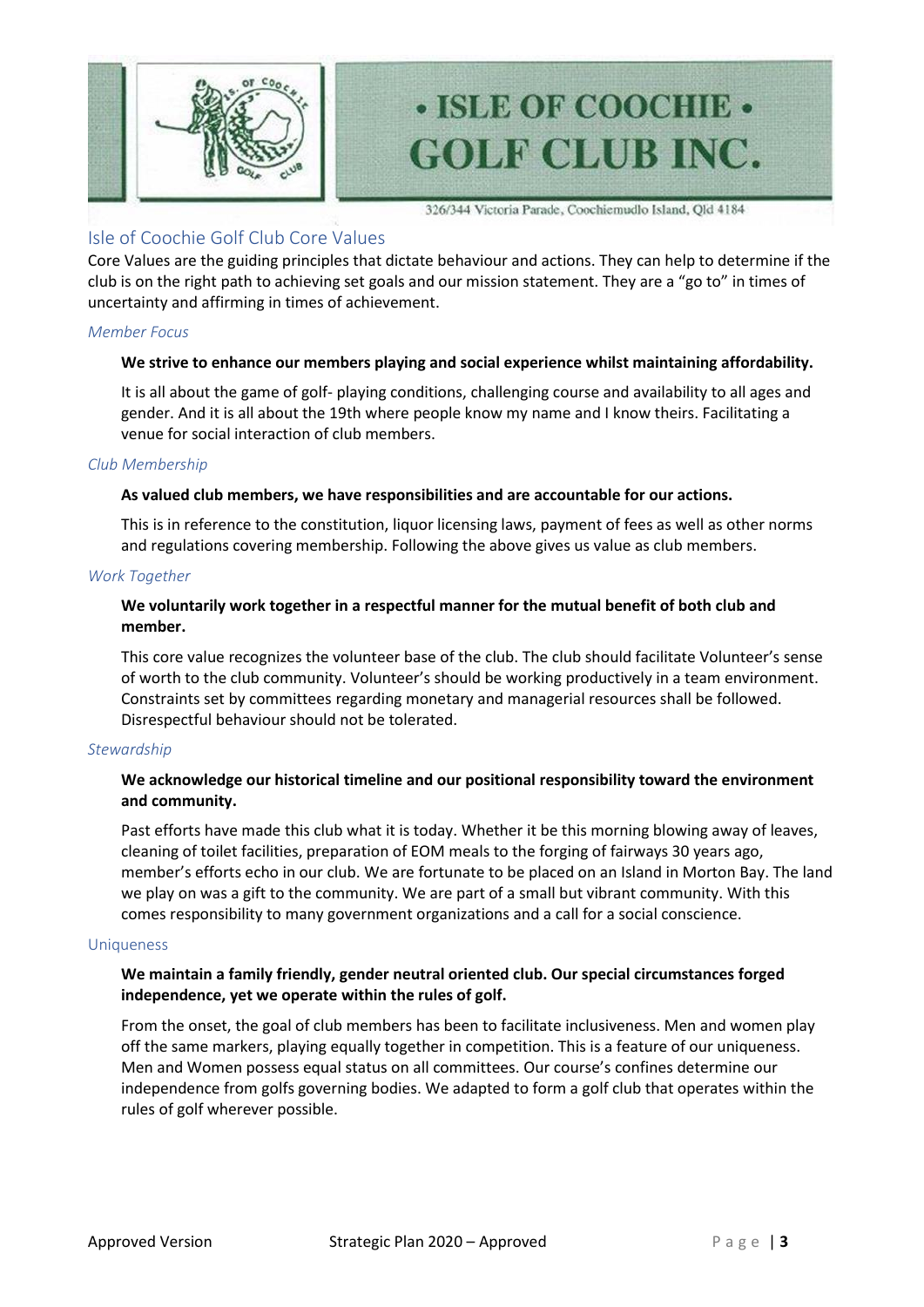

326/344 Victoria Parade, Coochiemudlo Island, Qld 4184

• ISLE OF COOCHIE •

**GOLF CLUB INC.** 

#### <span id="page-4-0"></span>*Safety*

#### **Safety concerns all members; and is everyone's responsibility.**

Safety of our members and guest's is paramount. Whether it is on course in regards to vegetation management (tree limb hangers) or the following of smoking rules on the 19th; as members of the Isle of Coochie Golf Club it is our duty of care to communicate safety concerns and follow safety directions.

## <span id="page-4-1"></span>Strategic Plans

#### <span id="page-4-2"></span>Buildings and Facilities

Within the confines of the lease and local building regulations, the forward plan includes the following strategies.

#### <span id="page-4-3"></span>*Club House*

To build a suitable clubhouse which includes

- Indoor seating for over 100 people
- Commercial Kitchen
- Outdoor area (Beer Garden) for over 100 people
- Indoor / Outdoor Bar
- Office space for Secretary / Manager
- Committee Meeting room with capacity for 15 persons
- Lockable storage for equipment

#### <span id="page-4-4"></span>*Outbuildings*

To replace the existing structure with sufficient lockable storage for at least 2 Tractors, implements, 4 mowers, spare parts, work benches, and lockable fuel storage.

#### <span id="page-4-5"></span>*Locked Fertiliser / Chemical storage*

To provide for a separate, lockable, and secure building, not less than 10 square meters, to contain the required environmentally friendly chemicals and fertilisers to maintain the course at optimum playing capacity.

#### <span id="page-4-6"></span>*Bulk Materials storage*

To have an area, specifically designed to store Bulk materials such as Sand, Topsoil. Must have vehicular access for delivery and dispersion, and sufficient drainage to the sewer system to cope with expected rainfall and not cause runoff to nearby environmentally sensitive areas.

#### <span id="page-4-7"></span>Sustainability

#### <span id="page-4-8"></span>*Water Self Sufficiency*

To utilise, enhance, or replace the current Bore to assist in replacing the requirements for potable Town water supply, to maintain the course, including greens, at optimum playing capacity.

To ensure that all future buildings and outbuildings harvest and store rainwater to supplement the use of the bore water in maintaining the course.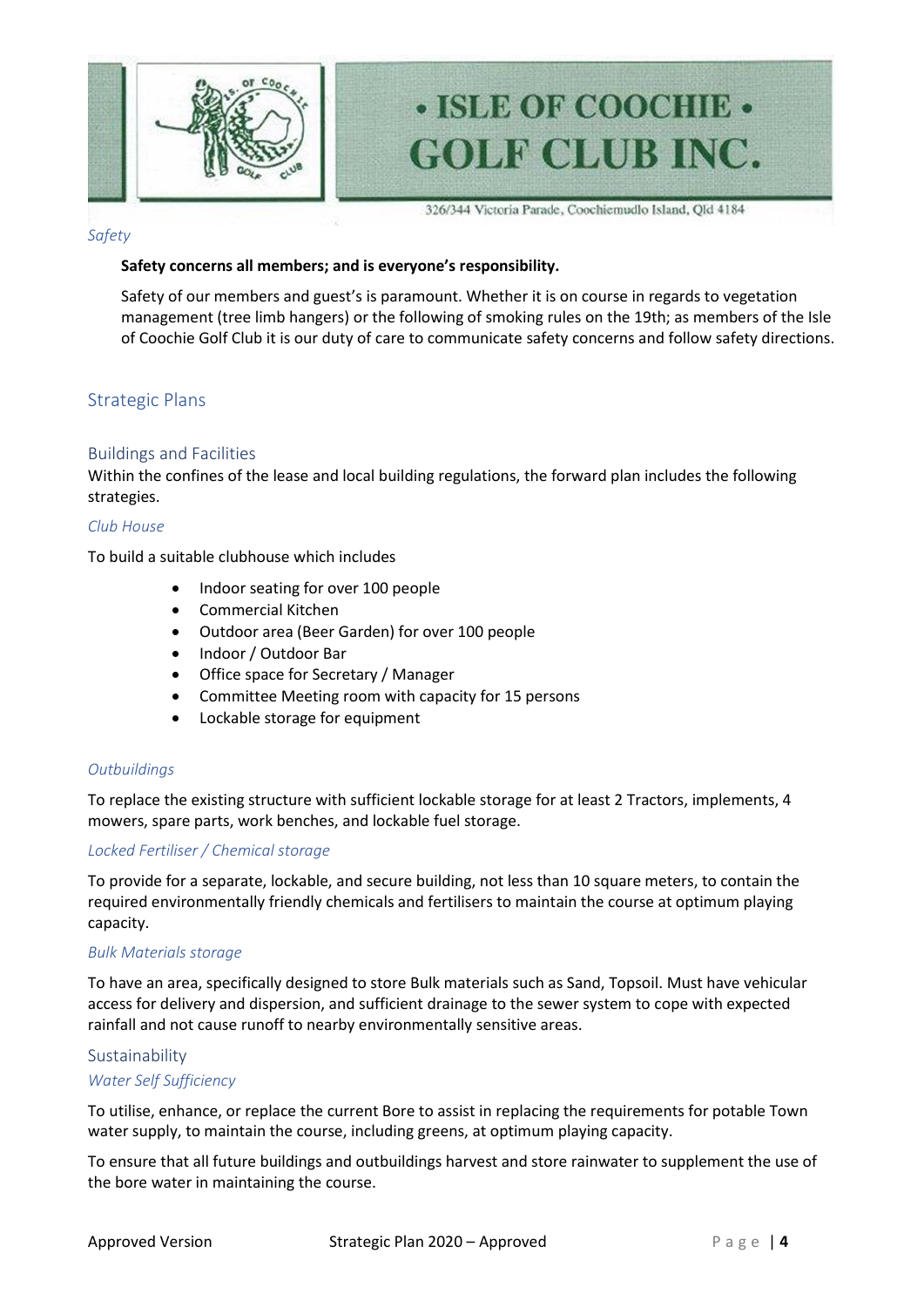

# • ISLE OF COOCHIE • **GOLF CLUB INC.**

326/344 Victoria Parade, Coochiemudlo Island, Qld 4184

### <span id="page-5-0"></span>*Power Self sufficiency*

To ensure that all future buildings and outbuildings are designed to capture solar energy to minimise the use of grid supplied power for the clubhouse.

### <span id="page-5-1"></span>Course proper, Bunkers, and Greens

That all future development of the course, is to ensure maximum availability for members of ICGC to play the game of golf, either in a social or competitive manner.

### <span id="page-5-2"></span>*Drainage*

As the course is subject to regular inundation, either by way of encroaching high tides, or rainfall exceeding 100mm per day. To ensure maximum availability for members, it is expected that all the fairways will be regularly top dressed, with the aim of raising the height of the fairways an extra 100 mm over a ten-year period. Some fairways may need more attention than others, particularly in the face of expected sea level rises.

#### <span id="page-5-3"></span>*Watering System*

The course also suffers from periods of up to six months, when negligible natural rainfall occurs. Whist the greens are currently serviced by a watering system, the cost of Potable town water supplies makes it prohibitive to water the entire course. Our location suffers from not having a clean usable supply of a natural water course, so a capture and store strategy is required to provide sufficient volume of water to maintain the fairways.

#### <span id="page-5-4"></span>*Fertilizer*

To minimize the use of chemical fertilisers to avoid unnecessary run-off into nearby mangrove areas. The use of natural fertilizers, in moderation is strongly encouraged.

# <span id="page-5-5"></span>Environment

#### <span id="page-5-6"></span>*Vegetation – Mown Area*

To use various species of grass to minimize maintenance, water, and fertilizer use. The Mown areas of the Fairways are to be kept free of weeds, sticks and other obstacles.

#### <span id="page-5-7"></span>*Vegetation – Club House and outbuilding surrounds*

The vegetation surrounding the clubhouse should be as natural to the location as possible. However, if it is maintained and not intrusive, or contain noxious weeds, non-indigenous plants are permissible.

#### <span id="page-5-8"></span>*Vegetation – Other areas*

To protect those areas where there is serious risk of erosion, either by seawater incursion or natural rainfall, with appropriate permanent fencing and signage.

#### <span id="page-5-9"></span>*Tree Management*

To protect the safety of the Golf Club members and the public, all trees within 5 meters of designated pathways and fairways, should be inspected annually by a professional arborist or council officer. Those trees identified as dangerous are to be removed, subject to council permission, as soon as possible.